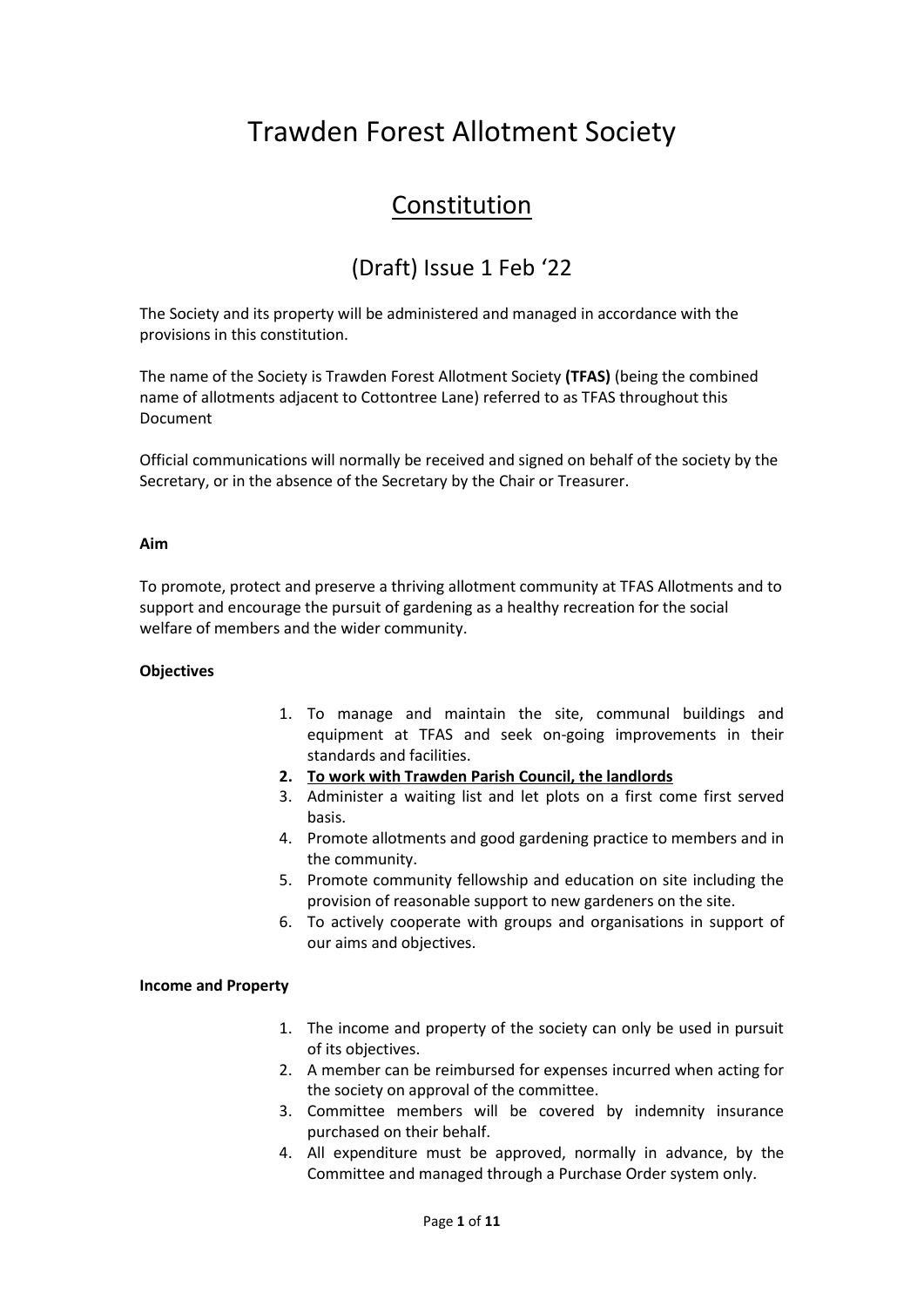#### **Powers**

The society shall have full powers to do all lawful things necessary or expedient for the accomplishment of its objectives.

#### **Equal Opportunities Policy**

TFAS operates an equal opportunities policy for all existing members, and for those wishing to become members and will avoid discrimination on the grounds of Age, Disability, Gender reassignment, Marriage and civil partnership, Race, Religion and belief, Sex and Sexual orientation in accordance with the Equality Act of 2010

#### **Use of name**

The name shall be mentioned in all business letters of the society, notices, advertisements and other official publications of the Society, and payments, cheques, orders for money or goods that are signed on behalf of the Society and in all bills, invoices, receipts and letters of credit of the Society. The name of the Society may only be used with the consent of the Committee

## **Terms and Conditions**

The allotment garden will be used as an allotment garden and for no other purpose without the prior consent, in writing, of the TFAS.

It will be the decision of the TFAS whether any tenant has the right to more than one allotment. If a tenant is permitted to have more than one allotment, TFAS may give 12 months notice if the allotment is required for a new tenant.

The tenant must reside within 1.6 km of the Trawden Parish outer boundary. If a tenant is permitted to reside outside this boundary, the TFAS may give 12 Months notice if the allotment is required for a new tenant who lives within the boundary.

The Tenancy will end on the death of the tenant. The tenant's surviving family may continue with the tenancy, with the consent of the TFAS and on the signing of a new allotment agreement.

TFAS shall accept no liability in respect of any claim whatsoever arising from personal injury to the tenant or any third party and the tenant agrees to indemnify TFAS in respect of any such claim made against it.

TFAS shall accept no liability to the tenant in respect of any damage to the allotment or theft of any item or structure placed on the allotment.

The Tenancy can be terminated by the TFAS, giving one month's notice, if:

The rent is in arrears for 40 days or more, whether legally demanded or not.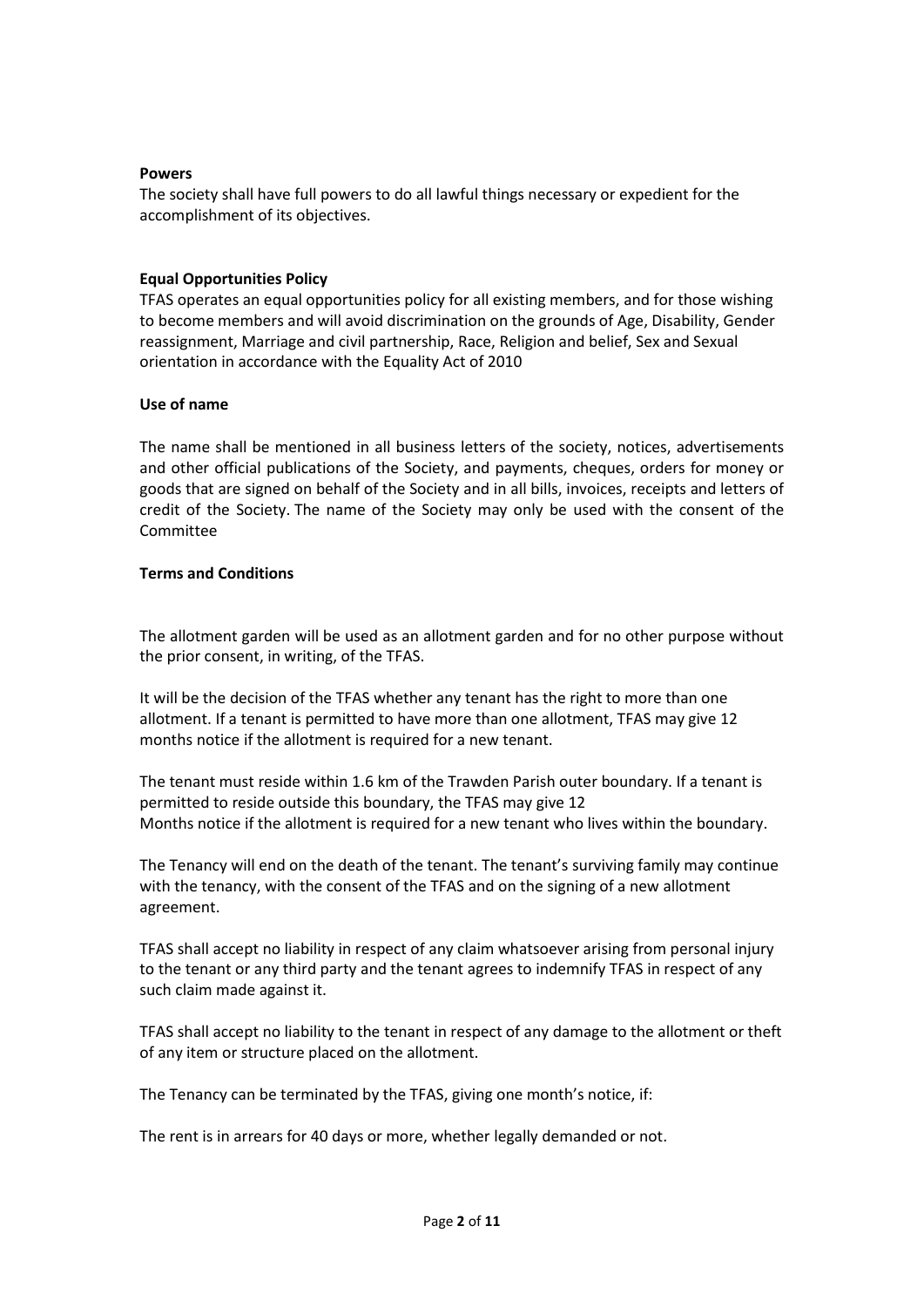If after 3 months tenancy, the allotment is not clean and in a good state of cultivation, unless prior agreement with TFAS has been made.

The tenant has failed to comply, within a reasonable time, with a notice requiring the tenant to remedy any failure to observe the conditions of this agreement.

Verbal or written abuse/harassment to any member of the TFAS Members/Tenants is deemed to have taken place.

The Tenancy can also be terminated by:

The TFAS giving 12 months' notice before 1st April or after 29 September, in any year.

*The TFAS, giving 3 months' notice in writing, at any time, if the allotment or any part of the allotment, is required for building works, repairs or improvements. This will include any appropriations associated with statutory obligations placed on the TFAS by other agencies.* 

The Tenant, giving 3 months notice, at any time.

The Tenant will:

Keep the allotment fertile, strimmed and clean, with a minimum two thirds under cultivation, unless otherwise agreed in writing.

Not cause any nuisance or annoyance to any other tenant or nearby residents.

Not obstruct or encroach upon any path set out by the TFAS for the use of other tenants.

Not sub-let or assign, to another person, any part of the allotment.

Not, without the written consent of the TFAS, cut or prune any trees (except permitted fruit trees – see below), or take or sell any mineral, gravel or clay from the allotment site.

Keep every hedge that forms part of the allotment properly cut and trimmed. Fencing of the allotment is the responsibility of the tenant and must be to the satisfaction of the TFAS, this includes the external fence of the allotment.

Not use any barbed wire or corrugated metal sheeting or any other sharp materials for a fence adjoining any path set out by the TFAS for the use of other tenants.

Keep all paths clean and free from weeds, with a minimum width of 40cm (16 inches).

The tenant must not erect any building or structure without the approval of the TFAS. As a guide, one greenhouse or tool shed. Greenhouse maximum size 20\*10 feet inclusive of potting shed or 8\*6 feet for a tool shed

Not plant any fruit or other species of tree without the approval of the TFAS. If consent is given, the maximum height of the trees should be 3 metres; all tree branches must remain within the boundary of the host allotment and should not obstruct any pathways. It is the tenant's responsibility to maintain any trees on their plot.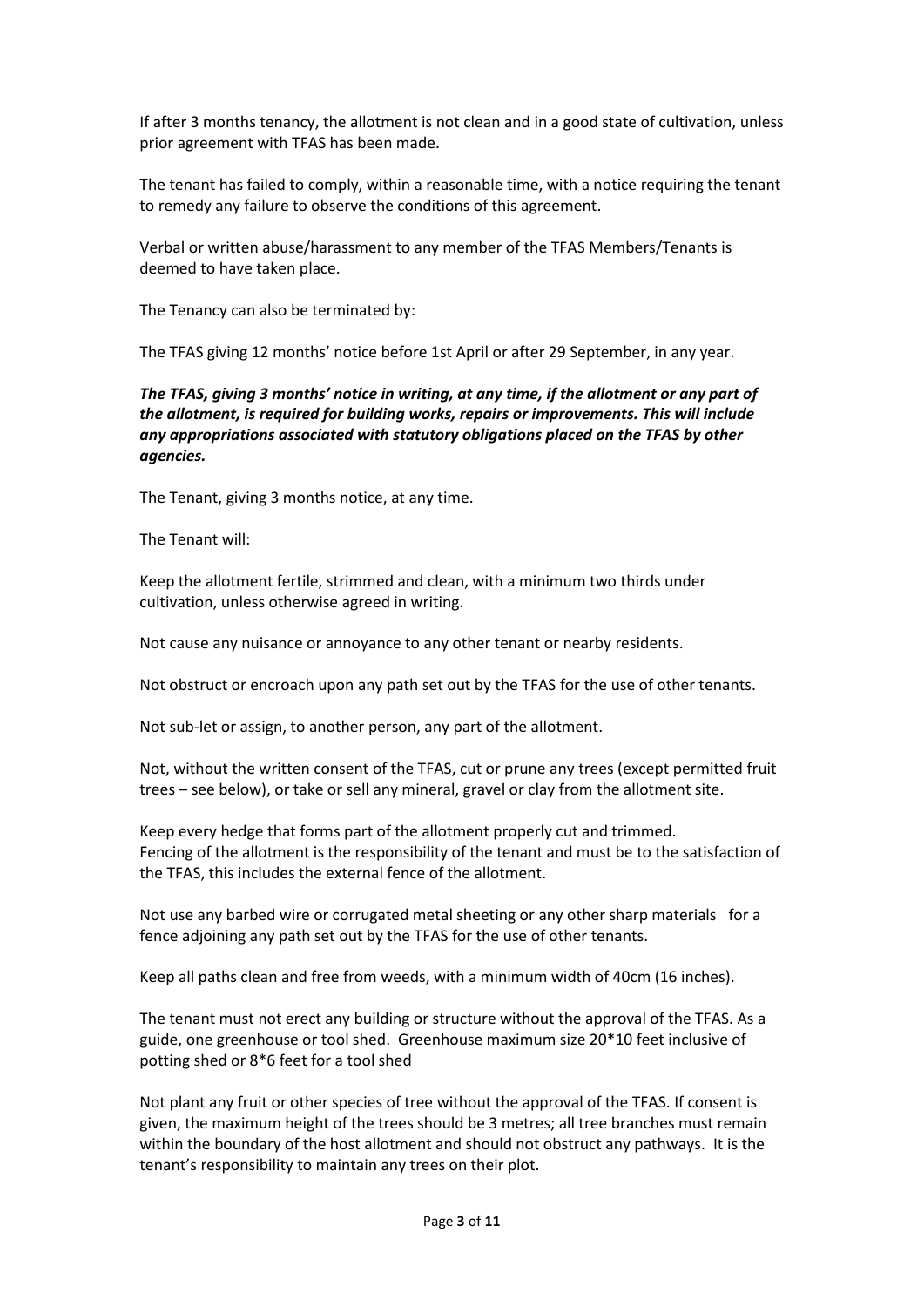Not place on the allotment any refuse or decaying matter (except reasonable quantities of manure and compost – which must be kept within the confines of a tenant's allotment).

Not place any matter in the hedges, ditches, watercourses or dykes or on any adjoining land.

Ensure that any dog brought into the allotment is securely held on a leash and any fouling is removed. Tenants have a duty of care to each other and to visitors. Dogs MUST NOT be left unattended on any allotment plot.

Not keep any animals or livestock other than hens or rabbits on the allotment without prior approval from the TFAS. Cockerels are not permitted.

Notify the TFAS of any change of address.

Observe and perform any other special conditions, which the TFAS considers necessary to preserve the allotment from deterioration.

Will ensure all pesticides are secured in locked sheds.

When using sprays or fertilisers take all reasonable care not to adversely affect members of the public, wildlife (other than vermin or pests), neighbouring plots and boundaries.

Not to place or keep on the allotment any carpet or other covering other than weed suppressant membranes for that purpose and not to bring onto or store on the allotment (or in any structure) materials or substances of any kind not for reasonably immediate use on the allotment – in particular not asbestos, building materials, poisons, fuel etc.

Not construct a pond, bury a tub, tank or bath below ground level and not to Construct or keep a container, tub or tank containing water above ground level which may be a hazard to any person.

All sheds and structures are maintained in a reasonable and safe condition.

On termination of the agreement, the tenant will make arrangements for the removal of all personal property within 28 days, to the TFAS satisfaction. If the TFAS needs to clear the area on behalf of the tenant, an invoice will be sent to the tenant following the work being carried out.

No child is allowed on the allotment unless under the supervision of an adult.

#### **Fires**

 Will be allowed on allotments with the following restrictions: From the end of October to the end of March, fires can take place during daylight hours on Sunday. Between  $1^{st}$  April and the end of October, fires can only take please on Wednesday evening between 6&8pm, or on Saturday morning between 8am and noon. All fires must be extinguished by 12 noon on Saturday. Treated wood (i.e. sheds/fences) cannot be burnt. All fires must be small, controlled and be attended at all times. Ensure that smoke is not blowing onto the highway or directly at any property. All fires must be completely extinguished before you leave the allotment.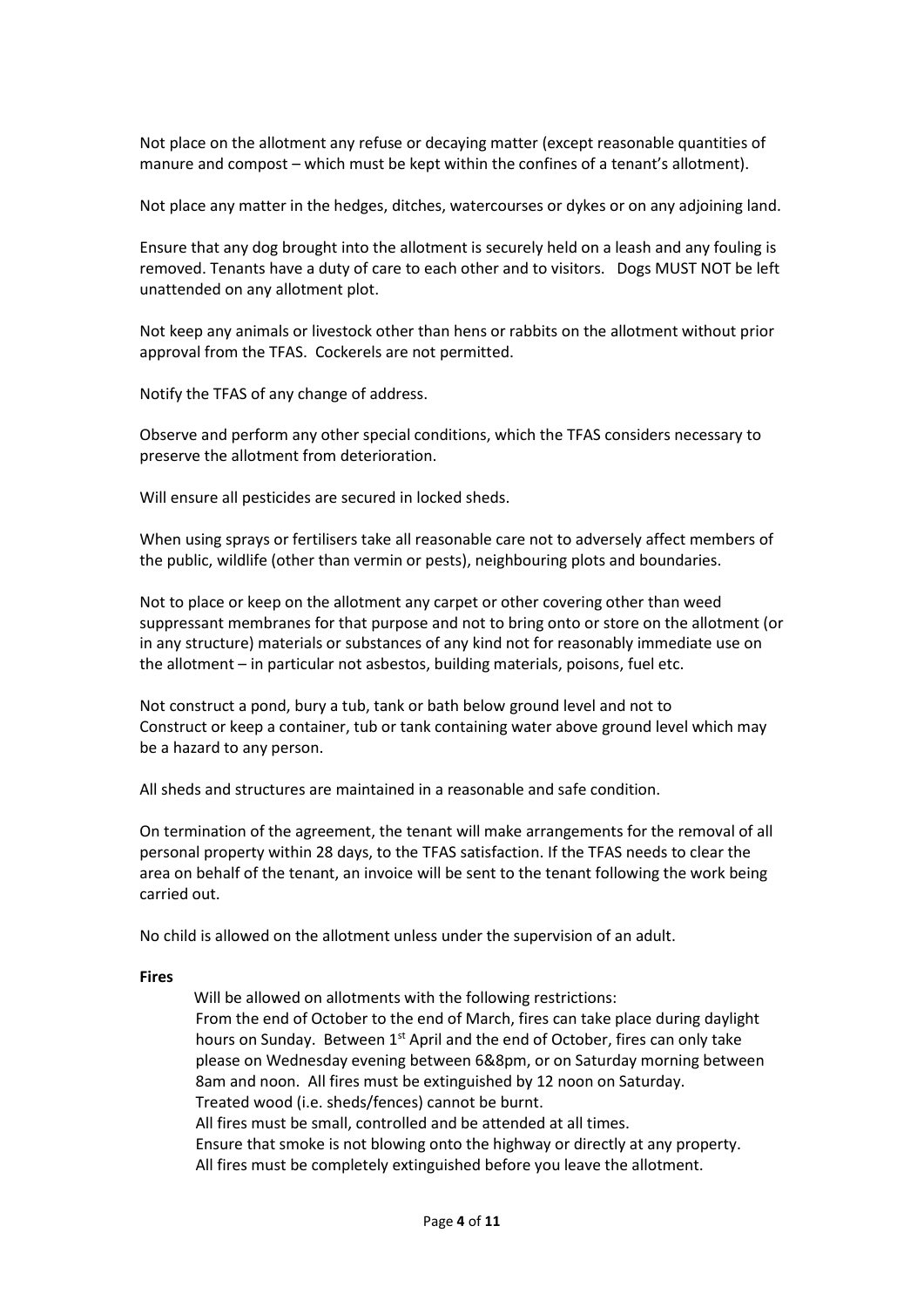Man-made products should not be burned. Fires are not allowed on Bank Holidays.

Any officer or member of the TFAS will be entitled, at any time, to enter and inspect the allotment.

This agreement replaces all previous allotment agreements, if any exist, between the TPAS and the Tenant, and if not returned signed within 30 days of receipt, serves as termination of the tenancy

\*\*\*\*\* An allotment garden means an allotment not exceeding a quarter acre (250 sq Metres), which is wholly or mainly occupied and cultivated by the tenant for the production of vegetable or fruit crops, other than apples, pears and plums, for the consumption by the tenant or the tenant's family, and flowers, provided these are not grown for commercial purposes \*\*\*\*\*

#### **Membership**

The Society shall consist of plot holders at TFAS site and individuals over eighteen or those who support our objectives and who the Committee admit to membership.

Membership cannot be transferred to anyone else.

Members are required to pay full membership, unless within 2 months of the next renewal date. The appropriate subscription fee will be set by the AGM.

#### **Termination of membership**

A member shall cease to be a member if:

The member dies

The member resigns by written notice to the society.

The annual subscription is not paid within 40 days of it falling due.

The member is removed by a resolution of committee members and the member has been given 21 days written notice of the meeting and the member or the member's representative has had the chance to make representations to the meeting.

#### **List of members**

The secretary will keep a register of member's names and contact details. Members may see their entry. Members must inform the secretary of changes to their contact details.

#### **Governance and Day to Day Management**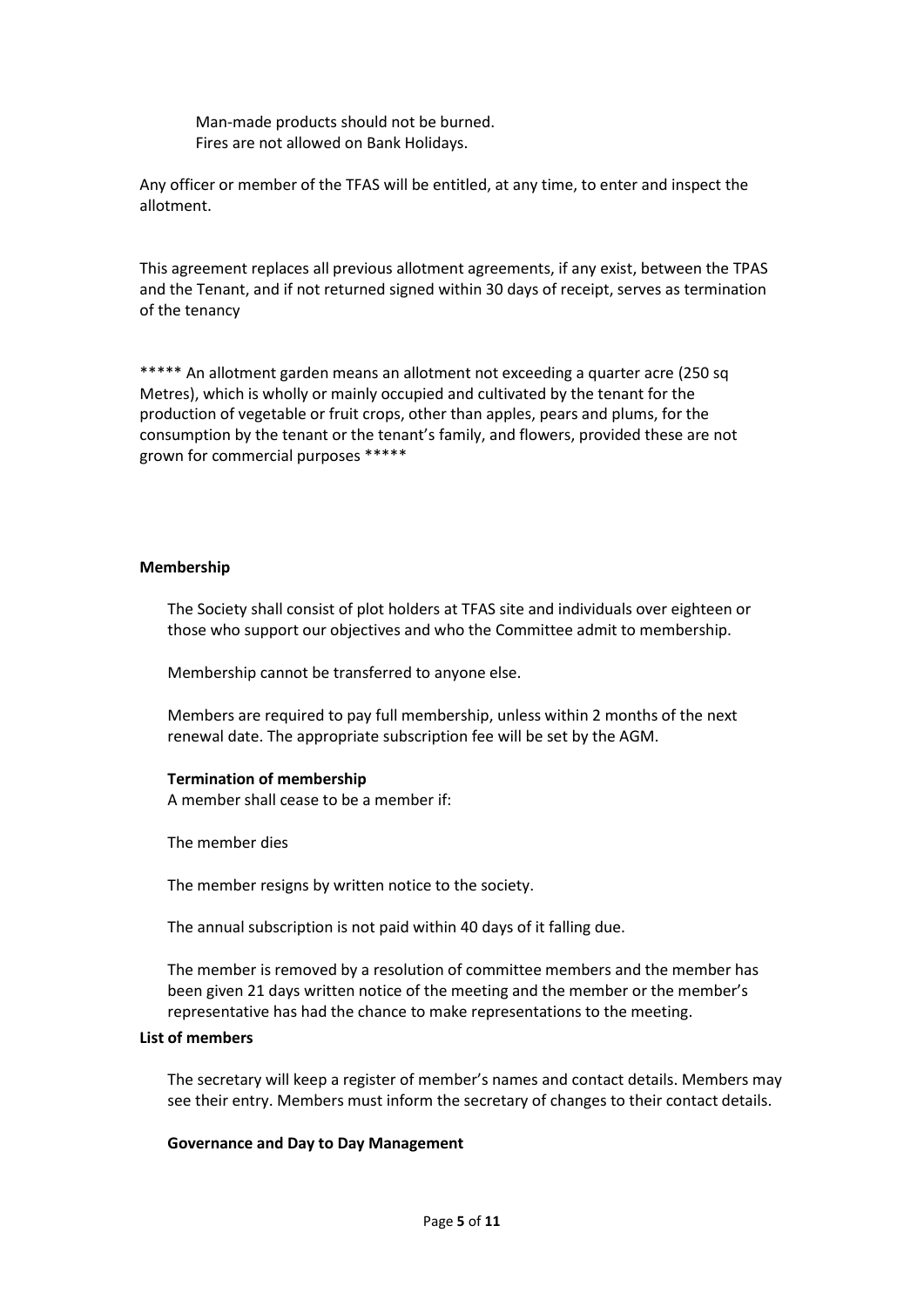Governance shall be vested in the General Meeting.

Day to day management is delegated to the Committee.

## **Committee and Officers**

#### **The Committee**

The Committee must be members of the society.

The Committee will consist of a Chair, Secretary, Treasurer and Vice-chair together with a maximum of 7 committee members or such number as may be determined at General Meeting.

#### **Election of Committee Members**

The Committee shall be elected from members of the society at the Annual General Meeting by secret ballot. (The nominated Auditor will count the votes) There will be a separate proposal for each nominee.

Each of the committee members shall retire with effect at the end of the next Annual General Meeting, but shall be eligible for re-election. Officers should normally retire for a minimum of one year after three years in office.

Nominees must give the society a notice in writing 28 days before the meeting that:

State the name of the nominee

State the name of a proposer and seconder

Provide a brief statement on the nominees experience and suitability for the role.

In the event of no one being elected to one of the officer roles, nominations will be made from the elected members at the first committee meeting

There will be four trustees with powers of administration over property held in trust for TFAS. Trustees may only exercise their powers under the direction of the standing committee and are to comply with decisions made by majority vote of the standing committee. The appointment of trustees will be proposed by the standing committee and confirmed by a majority vote at the AGM. The officers of TFAS are eligible while they are in office and for five years following their resignation. Trustees are appointed for a term of 5 years. Trustees may be removed by a majority vote at a General Meeting. Trustees may resign by written notice to the society. If there are fewer than four trustees the current trustees may co-opt a member to act as trustee until the next AGM.

#### **Mid-term Vacancies**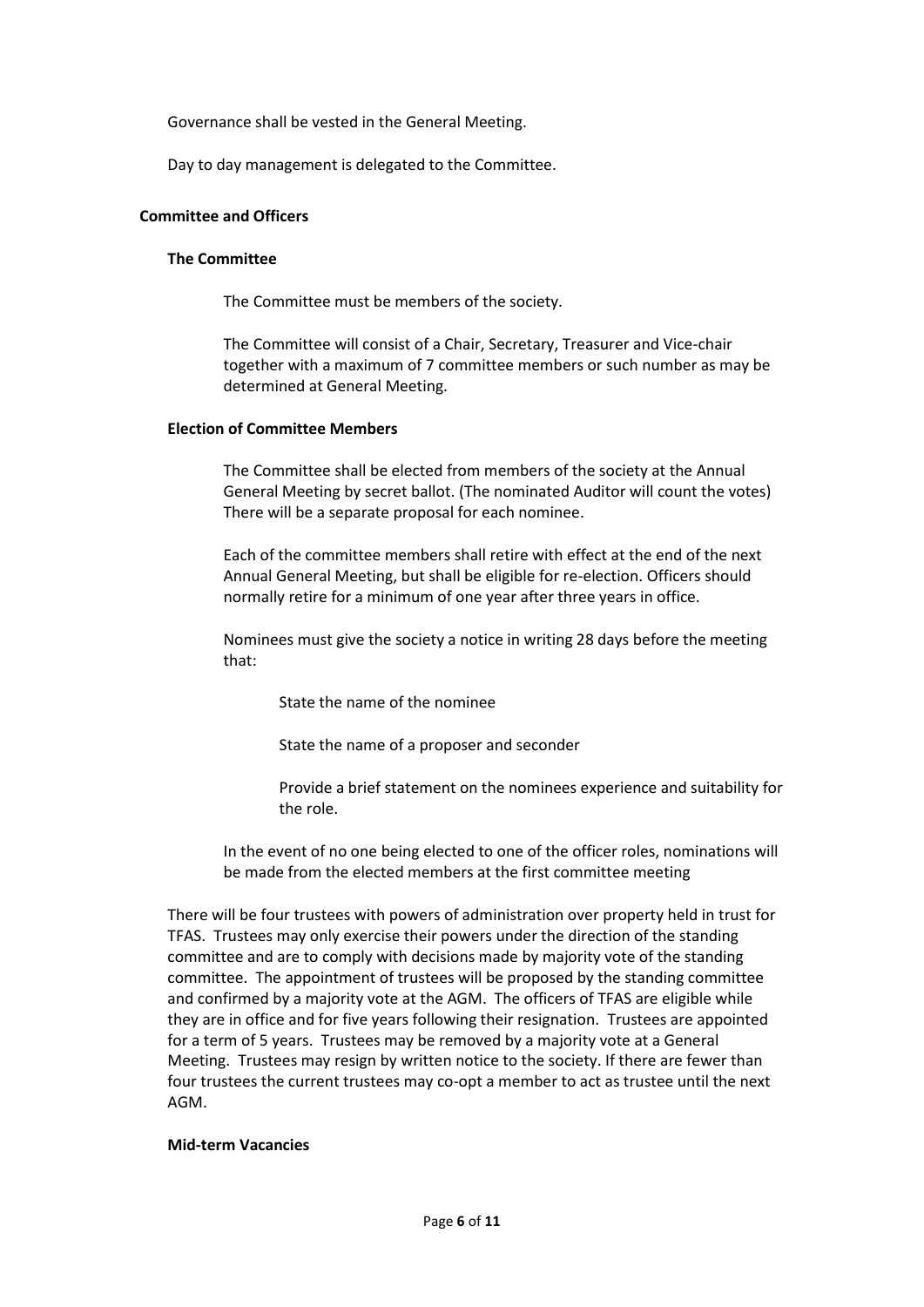The Committee may appoint members to fill any vacancy arising during the year. Members appointed will be full voting members and count towards a quorum.

## **Co-opted Committee Members**

The Committee may co-opt any member of the committee to assist in its work. Such coopted members are non-voting and do not count toward a quorum.

## **Powers of the Committee**

The Committee shall have the full power to supervise and manage the day to day work of society according to the rules for the purpose of accomplishing the objectives.

## **Attendance**

Any member who has failed to attend two meetings in any year for any reasons unacceptable to the Committee will cease to be a Committee member.

## **Removal from Committee**

1. The Management Committee may remove any officer or committee member from the committee by a simple majority following an open discussion of the issues which includes the individual members opportunity to put her/his point of view. The vote may be by secret ballot and the number of votes will be recorded in the minutes. There will be a right of appeal to the Association of Manchester Allotment Societies 2. Resignation in writing to the Chair / Secretary

## **Committee Meetings**

## **Frequency of Meetings**

The Committee will meet monthly. A regular meeting day and time will be decided at the first committee meeting. Each meeting will agree the date of the next meeting.

## **Quorum for Committee Meetings**

the quorum for Committee meetings is 4 or 40% of the Committee plus one, whichever is greater.

## **Emergency Actions**

The Chair and either the Secretary or Treasurer may take any emergency actions required where it is not practicable for the business to be decided upon at a regular or special committee meeting. Details of the action will be reported and recorded in the minutes of the next committee meeting.

## **Conduct of Meetings**

At all committee meetings every question shall be decided by a majority vote. If the vote is tied the Chair will have an extra, deciding vote.

If the Chair is absent the Vice-chair will chair that meeting. If the Vice-chair is absent the meeting shall elect a chair.

## **Society members' attendance at committee meetings**

Plot holders and society members can attend committee meetings as observers without invitation or having to give notice. The committee may invite members to participate in discussion but not vote on a proposal where the member has expertise or an interest.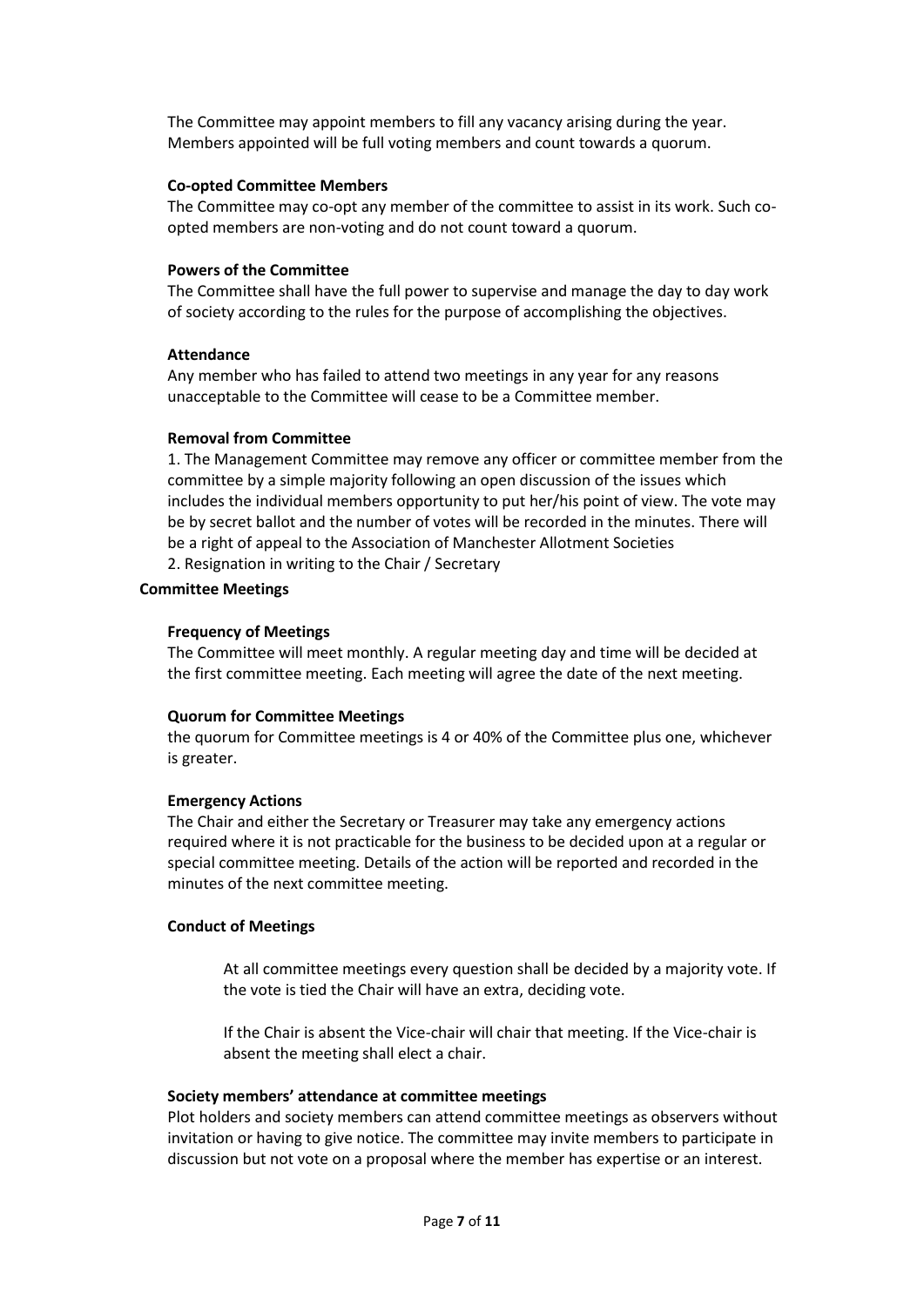#### **Repair and Insurance**

The committee must keep in repair communal buildings belonging to the society and insure them to their full value against fire and other usual risks. They must also ensure that suitable public liability insurance is held. Providing this is not more than double the current premium.

#### **Rules**

The Committee may from time to time make rules for the conduct of their business including but not limited to:

The admission of members.

The conduct of members.

Keeping and authenticating records.

Procedure at meetings, where it is not already regulated by this constitution.

The Society has the power to repeal, alter or add to the rules by a vote at a General Meeting.

The rules shall be binding on all members. No rule shall be inconsistent with or affect anything included in this constitution.

#### **Sub-committees**

The committee can delegate any of their powers or functions to a sub-committee. The terms of the delegation must be recorded in the minutes. The committee may revoke or alter a delegation. The committee may impose additional conditions when delegating.

Sub-committees must keep a record of all their meetings and actions and present these to the Committee promptly and fully.

The sub-committee must submit a proposal with a budget, and risk assessment to the committee for approval before proceeding. All spending must be in accordance with the budget agreed by the Committee in advance.

#### **Finance**

## **Financial Records**

The treasurer shall keep an up to date and accurate record of all income and expenditure related to the Society's financial transactions. All expenditure must be supported by a receipt or voucher showing: the date of expenditure, the total amount, and the purpose for which payment was made. Receipts for membership fee income will be given, recording the date paid, the duration of membership fee and the name of the member. The receipt will be proof of membership. TFAS operate a Purchase Order system and all purchases must append a PO.Number with the transaction/supplier.

## **Banking**

The treasurer shall open a cheque book account with a bank or building society in the name of the Society. Payments by cheque require two of four authorised signatories – the Chair, Treasurer, Secretary or Shop Manager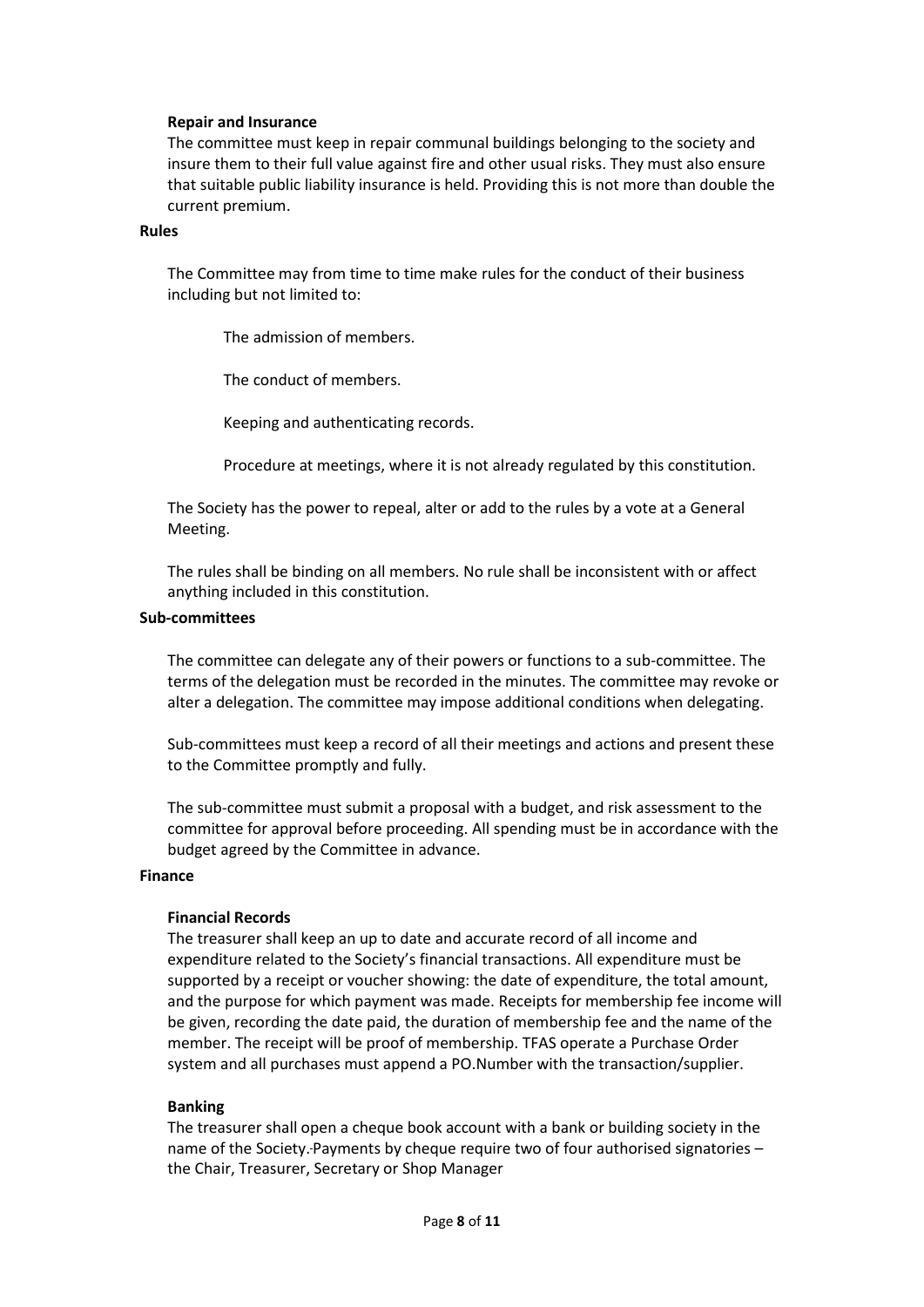## **Annual Accounts Format**

If no other activity is envisaged then a simple Income and Expenditure account and a balance sheet is sufficient. In the event of other activities (e.g trading, shows) that need recording separately then a separate simple sub account will be introduced with the agreement to the Committee.

## **Loans & Borrowing**

Loans, borrowing and other credit arrangements need a specific decision at an Annual General Meeting before a contract is entered into.

## **Reports to Committee**

The Treasurer will make a verbal report to each committee meeting on income, expenditure and liabilities up to the Friday before the meeting, and make available at the meeting the most recent bank statement. If the treasurer is not available he/she will submit a written report. The Treasurer's report will be recorded in the minutes.

## **Special Expenditure**

When special projects are considered they will be costed as far as possible and the Treasurer will advise on possible ways of funding.

## **Financial Advice**

Where the society needs financial advice the Treasurer shall seek financial advice required and advise the Committee.

## **Presentation of accounts for audit**

The Treasurer shall close the account on the 31<sup>st</sup> December each year and prepare income and expenditure statements and a balance sheet for presentation to the Honorary Auditor at the earliest opportunity in the following month.

## **Mid-term vacancy**

Where for any reason the Treasurer ceases to hold office the Committee will appoint an Acting Treasurer and ask the Honorary Auditor to carry out an interim audit in preparation for the new Treasurer taking up office.

## **Membership Fee**

The Treasurer shall advice the Annual General Meeting of any changes required in the membership fee for the current financial year and the Annual General Meeting will consider and decide on the membership fee.

## **Auditor**

## **Appointment of Auditor**

The Honorary Auditor shall be appointed at each Annual General Meeting and shall hold office until the close of the following Annual General Meeting.

## **Qualifications**

The auditor must not be an officer of the Society or a member of the Committee but any other person, member or not, who has agreed to carry out the duty may be nominated and appointed at the Annual General Meeting.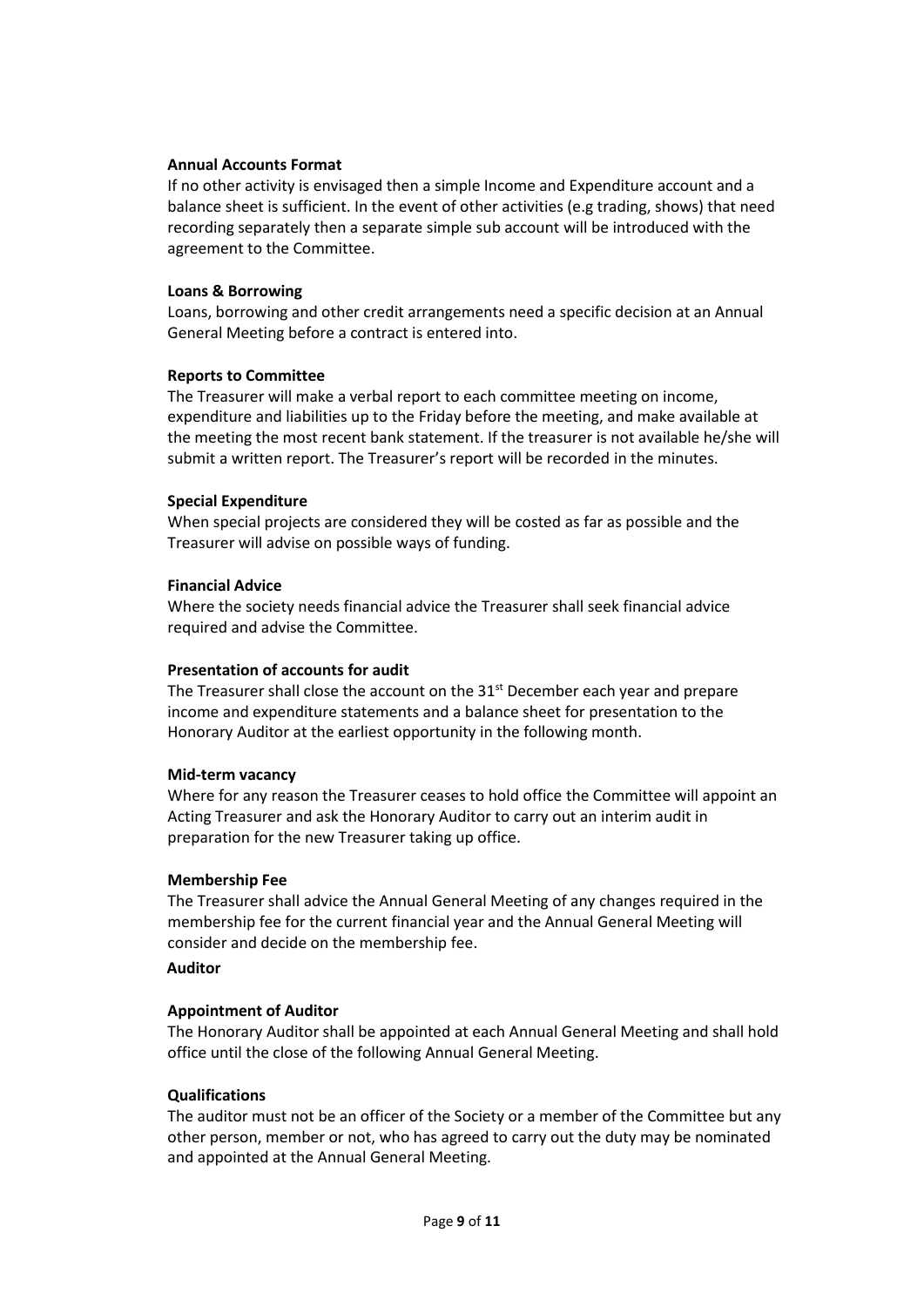#### **Mid-term vacancy**

Where for any reason the auditor ceases to hold office the Committee will appoint a replacement auditor as soon as practical and record this in the minutes.

## **Audit of Accounts**

#### **Audit Procedure**

The auditor shall receive the draft accounts, payments, receipts files, bank statements and bank books from the Treasurer at the earliest opportunity in January each year. The Auditor will examine them and report on final accounts as to their accuracy based on the documents of the Society's financial transactions for the year.

#### **Approval of Audit Accounts**

The Annual General Meeting will consider the annual accounts presented by the Treasurer and/or the Auditor. Adoption of the accounts will be proposed by someone other than the Auditor or Treasurer. At the Annual General Meeting the Auditor may raise any financial matters which require the attention of the Society.

#### **Availability of Audited Accounts**

Any member has the right to request a copy of the adopted audited accounts from the Secretary who will provide them within two weeks of the request. **General Meetings**

#### **Annual General Meeting**

The Annual General Meeting shall be held in February each year.

#### **Special General Meeting**

A Special General Meeting can be called by the Committee at any time, or when it is requested in writing by 25 members to the Secretary. The request must state the general nature of the business to be discussed. The Committee must hold the meeting within 28 days of receiving the request. If the Committee fail to hold the meeting within 28 days the members who signed the request can call the meeting themselves, but they must comply with this constitution.

#### **Notice of General Meeting**

A minimum of 14 days' notice must be given for general meetings. The notice must specify the date, time and place of the meeting and the general nature of the business to be conducted. No other business than that stated in the notice shall be carried out at that meeting. The notice must be given in writing to all members and committee members using the primary method of communication recorded on the list of members. (ie email and Notice boards)

#### **Agenda Items**

Agenda items must be received by the secretary in writing 28 days prior to the meeting.

#### **Proposals for motions and changes of rules**

Proposals must be received in writing 28 days before the meeting. Proposals and nominations must be signed by the proposer and a seconder.

#### **Voting at General Meetings**

Each full member shall have one vote. If the vote is tied then the person chairing the meeting shall have an extra deciding vote.